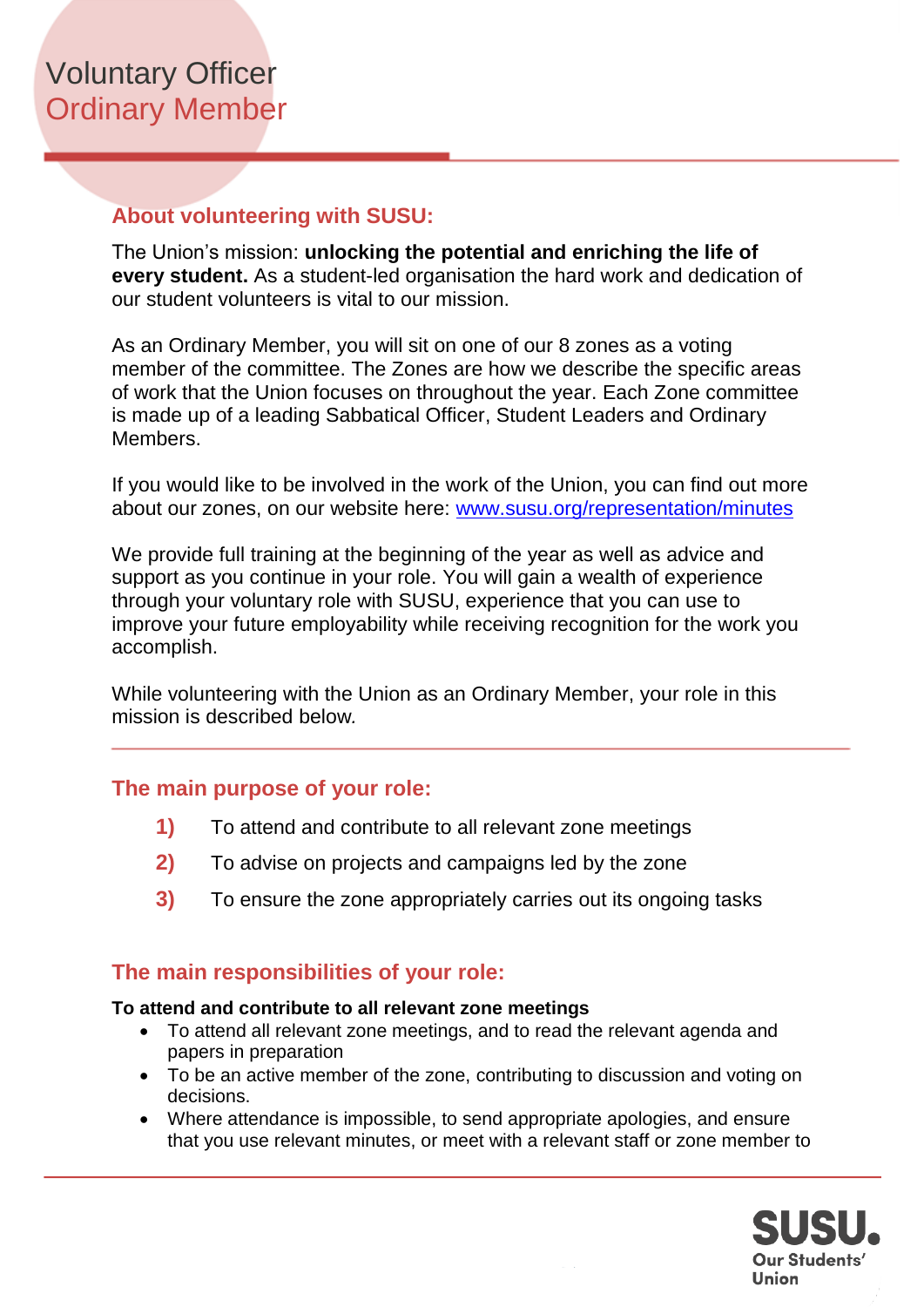#### **To advise on projects and campaigns led by the zone**

- To contribute ideas and opinions to help plan and shape zone activity for the year
- To help set and work on zone objectives for the year
- To ensure the work of the zone is in the best interest of the wider student body

#### **To ensure the zone appropriately carries out its ongoing tasks**

- To listen to and comment on the reports of officers.
- To input on the grant decision making process.
- To ensure all relevant by-laws are up to date and being properly followed

### **Where can you find guidance?**

Sabbatical Officer:

Evie Reilly, at **vpdci@susu.org**

Representation Coordinator (Democracy):

Katie Campling, at **Katie@susu.org**

Advice and Representation Director:

Sonia Cottrell, at **Sonia@susu.org**

### **How to nominate for the role:**

In order to stand as a candidate, you will need to submit a short statement letting everyone know why they should vote for you. You don't need to have any previous experience so simply focus on what you will achieve if elected.

**Nominations are open from Monday 24 September, 9:00 until Tuesday 9 October, 13:00.**